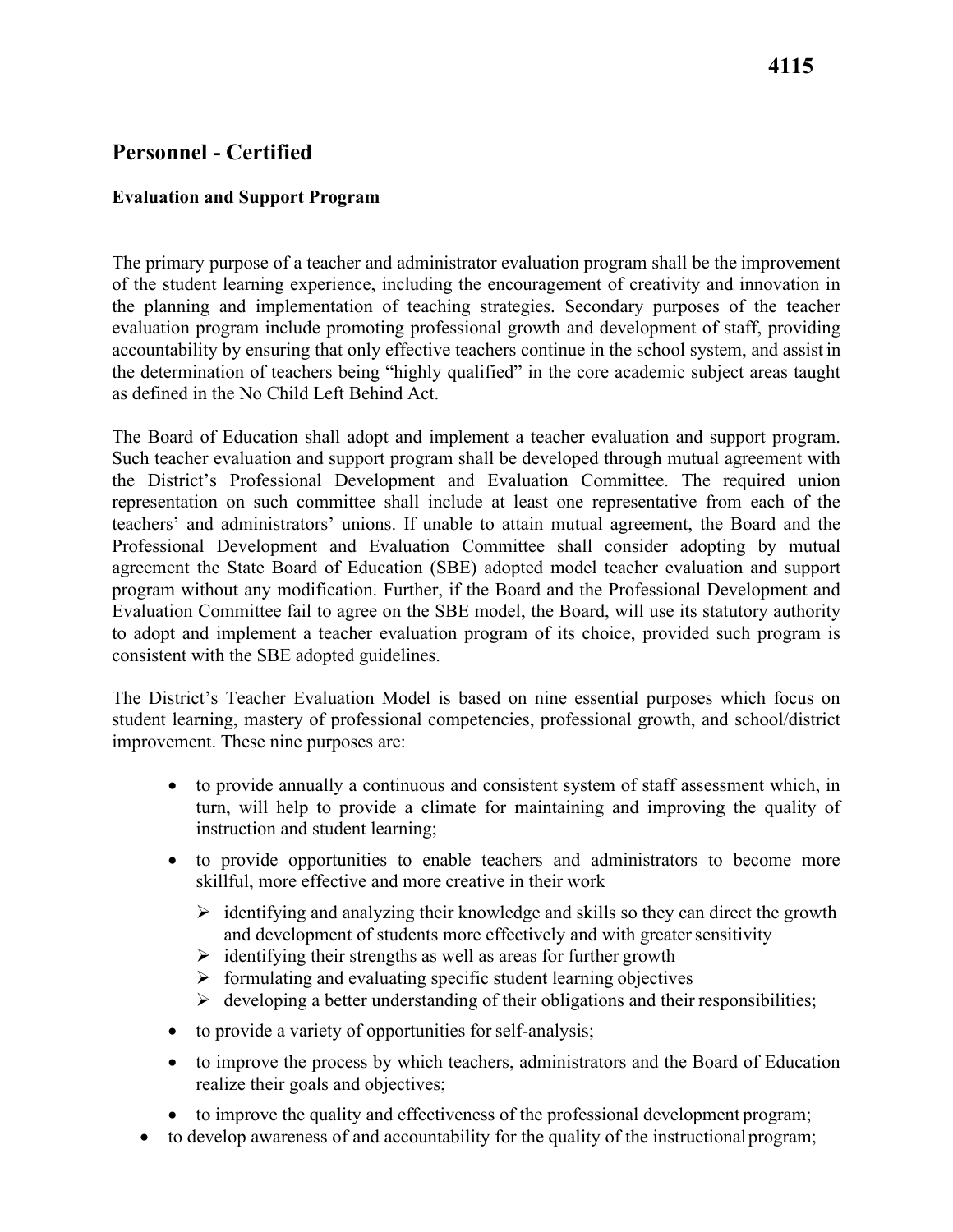## **Personnel - Certified**

#### **Evaluation and Support Program** (continued)

- to foster teamwork and understanding between evaluatees and evaluators;
- to raise the standards of the education profession; and
- to provide a sound basis and appropriate documentation for administrative decisions to separate from employment those staff who do not meet professional standards, of effectiveness, efficiency and competency.

Prior to June 1<sup>st</sup> annually, the Superintendent shall report to the Board of Education the status of teacher evaluations. The Superintendent will also report annually to the Commissioner of Education on the implementation of the teacher evaluation and support program, including their frequency of evaluations, aggregate evaluation ratings, the number of teachers and administrators not evaluated and other requirements as determined by the State Department of Education.

 teachers and administrators shall include opportunities for: The evaluation process for each school year shall be in accordance with the teacher evaluation and support program. The evaluation and support program shall include, but need not be limited to, strengths, areas needing improvement, strategies for improvement and multiple indicators of student academic growth. \*Further claims of failure to follow the established procedures of such teacher evaluation and support program shall be subject to the grievance procedure in collective bargaining agreements negotiated subsequent to July 1, 2004. The evaluation process for

- and below standard; • use of four performance evaluations designators: exemplary, proficient, developing
- use of multiple indicators of student academic growth and development;
- self-evaluation;
- individual performance objectives related to job competency;
- supervisor-initiated conferences and observation;
- teacher-initiated conferences and observations;
- addressing the needs of staff as they progress through their careers;
- professional development based on individual or group needs identified through evaluations;
- individual performance objectives related to the improvement of student learning;
- alternative means to evaluate teacher performance;
- collegial work;
- methods of assessing student academic growth and development; and
- giving due consideration to additional sources of information concerning teacher performance, including but not limited to, parents, students, colleagues, community members, professional organizations and other district administrators.
- periodic training on the evaluation program, offered by the District or its RESC;
- opportunities for career development and professional growth;
- a validation procedure to audit ratings of below standard or exemplary (for the SDE);
- student characteristics, attendance and mobility. • consideration of "control" factors that could influence teacher performance such as